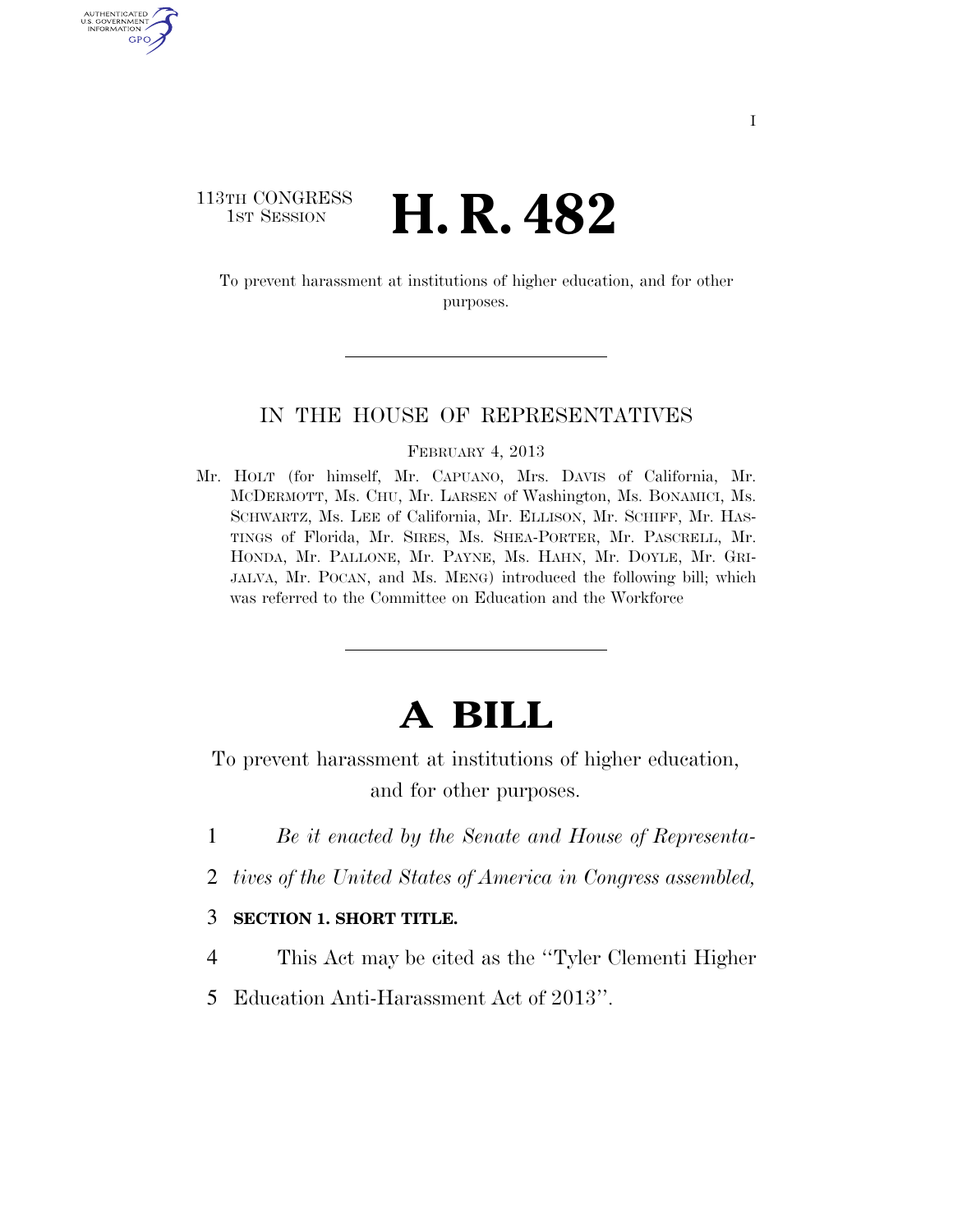| 1              | SEC. 2. INSTITUTIONAL AND FINANCIAL ASSISTANCE IN-    |
|----------------|-------------------------------------------------------|
| $\overline{2}$ | FORMATION FOR STUDENTS.                               |
| 3              | Section 485(f) of the Higher Education Act of 1965    |
| $\overline{4}$ | $(20 \text{ U.S.C. } 1092(f))$ is amended—            |
| 5              | (1) by striking the subsection heading and in-        |
| 6              | serting "DISCLOSURE OF CAMPUS SECURITY AND            |
| 7              | HARASSMENT POLICY AND CAMPUS CRIME STATIS-            |
| 8              | TICS.";                                               |
| 9              | $(2)$ in paragraph $(6)(A)$ —                         |
| 10             | (A) by redesignating clauses (ii) and (iii)           |
| 11             | as clauses (vi) and (vii), respectively; and          |
| 12             | (B) by inserting after clause (i) the fol-            |
| 13             | lowing:                                               |
| 14             | "(ii) The term 'commercial mobile service' has        |
| 15             | the meaning given the term in section $332(d)$ of the |
| 16             | Communications Act of 1934 (47 U.S.C. 332(d)).        |
| 17             | ``(iii)<br>The term 'electronic communication'        |
| 18             | means any transfer of signs, signals, writing, im-    |
| 19             | ages, sounds, or data of any nature transmitted in    |
| 20             | whole or in part by a wire, radio, electromagnetic,   |
| 21             | photoelectronic, or photooptical system.              |
| 22             | "(iv) The term 'electronic messaging services'        |
| 23             | has the meaning given the term in section 102 of the  |
| 24             | Communications Assistance for Law Enforcement         |
| 25             | Act (47 U.S.C. 1001).                                 |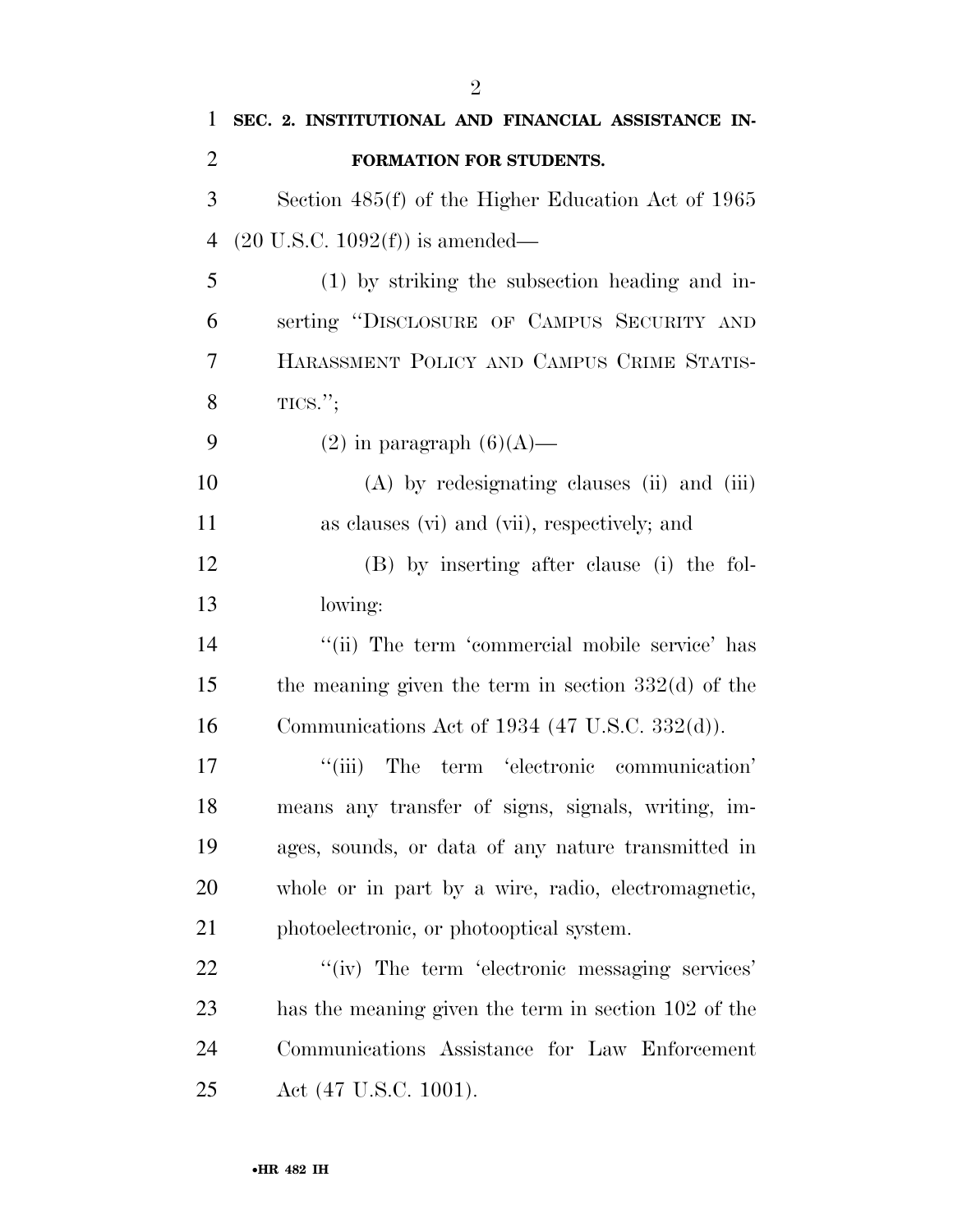| $\mathbf{1}$   | $f'(v)$ The term 'harassment' means conduct, in-       |
|----------------|--------------------------------------------------------|
| $\overline{2}$ | cluding acts of verbal, nonverbal, or physical aggres- |
| 3              | sion, intimidation, or hostility (including conduct    |
| $\overline{4}$ | that is undertaken in whole or in part, through the    |
| 5              | use of electronic messaging services, commercial mo-   |
| 6              | bile services, electronic communications, or other     |
| 7              | technology) that—                                      |
| 8              | $\lq(1)$ is sufficiently severe, persistent, or        |
| 9              | pervasive so as to limit a student's ability to        |
| 10             | participate in or benefit from a program or ac-        |
| 11             | tivity at an institution of higher education, or       |
| 12             | to create a hostile or abusive educational envi-       |
| 13             | ronment at an institution of higher education;         |
| 14             | and                                                    |
| 15             | "(II) is based on a student's actual or per-           |
| 16             | ceived—                                                |
| 17             | $\lq(aa)$ race;                                        |
| 18             | "(bb) color;                                           |
| 19             | "(cc) national origin;                                 |
| 20             | "(dd) sex;                                             |
| 21             | "(ee) disability;                                      |
| 22             | "(ff) sexual orientation;                              |
| 23             | "(gg) gender identity; or                              |
| 24             | "(hh) religion.";                                      |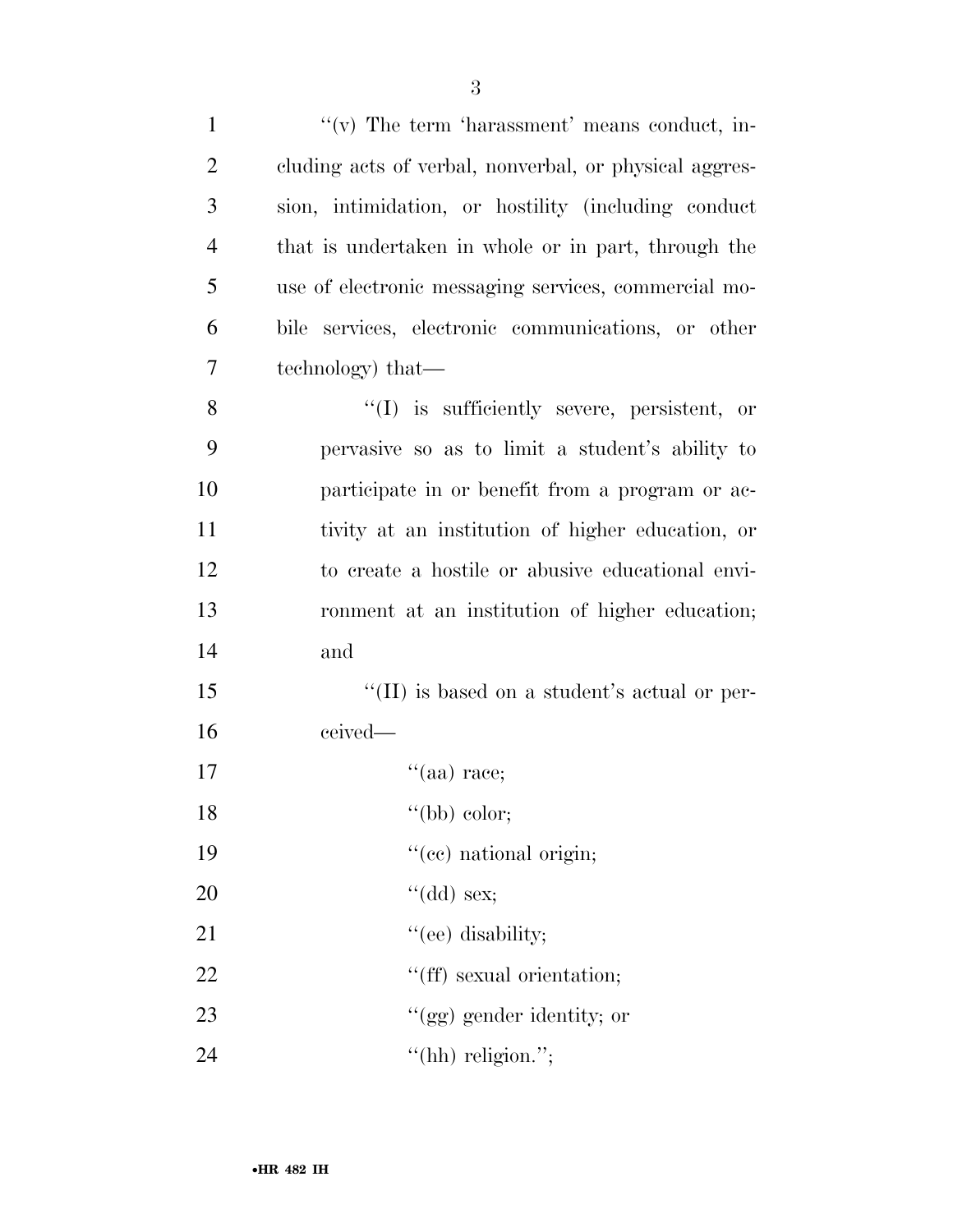| $\mathbf{1}$   | $(3)$ by redesignating paragraphs $(9)$ through              |
|----------------|--------------------------------------------------------------|
| $\overline{2}$ | $(18)$ as paragraphs $(10)$ through $(19)$ , respectively;   |
| 3              | and                                                          |
| $\overline{4}$ | $(4)$ by inserting after paragraph $(8)$ the fol-            |
| 5              | lowing:                                                      |
| 6              | $\lq(9)(A)$ Each institution of higher education partici-    |
| 7              | pating in any program under this title, other than a for-    |
| 8              | eign institution of higher education, shall develop and dis- |
| 9              | tribute as part of the report described in paragraph $(1)$   |
| 10             | a statement of policy regarding harassment, which shall      |
| 11             | include-                                                     |
| 12             | "(i) a prohibition of harassment of enrolled stu-            |
| 13             | dents by other students, faculty, and staff—                 |
| 14             | $\lq\lq$ (I) on campus;                                      |
| 15             | "(II) in noncampus buildings or on non-                      |
| 16             | campus property;                                             |
| 17             | "(III) on public property;                                   |
| 18             | $\lq\lq$ (IV) through the use of electronic mail             |
| 19             | addresses issued by the institution of higher                |
| 20             | education;                                                   |
| 21             | $``(V)$ through the use of computers and                     |
| 22             | communication networks, including any tele-                  |
| 23             | communications service, owned, operated, or                  |
| 24             | contracted for use by the institution of higher              |
| 25             | education or its agents; or                                  |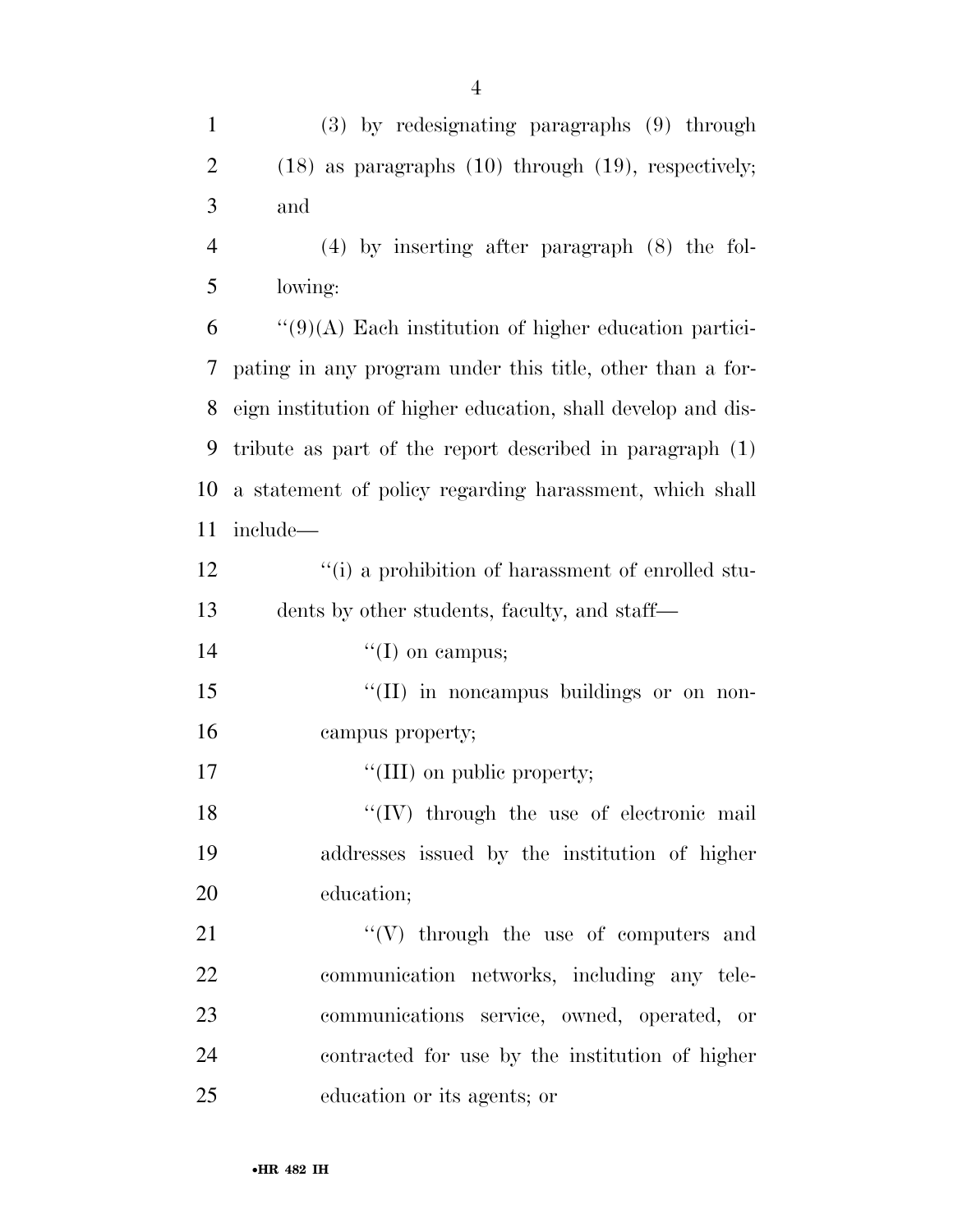| $\mathbf{1}$   | "(VI) during an activity sponsored by the              |
|----------------|--------------------------------------------------------|
| $\overline{2}$ | institution of higher education or carried out         |
| 3              | with the use of resources provided by the insti-       |
| $\overline{4}$ | tution of higher education;                            |
| 5              | "(ii) a description of the institution's programs      |
| 6              | to combat harassment, which shall be aimed at the      |
| 7              | prevention of harassment;                              |
| 8              | "(iii) a description of the procedures that a stu-     |
| 9              | dent should follow if an incident of harassment oc-    |
| 10             | curs; and                                              |
| 11             | "(iv) a description of the procedures that the         |
| 12             | institution will follow once an incident of harassment |
| 13             | has been reported.                                     |
| 14             | "(B) The statement of policy described in subpara-     |
| 15             | graph (A) shall address the following areas:           |
| 16             | "(i) Procedures for timely institutional action in     |
| 17             | cases of alleged harassment, which procedures shall    |
| 18             | include a clear statement that the accuser and the     |
| 19             | accused shall be informed of the outcome of any dis-   |
| 20             | ciplinary proceedings in response to an allegation of  |
| 21             | harassment.                                            |
| 22             | "(ii) Possible sanctions to be imposed following       |
| 23             | the final determination of an institutional discipli-  |
| 24             | nary procedure regarding harassment.                   |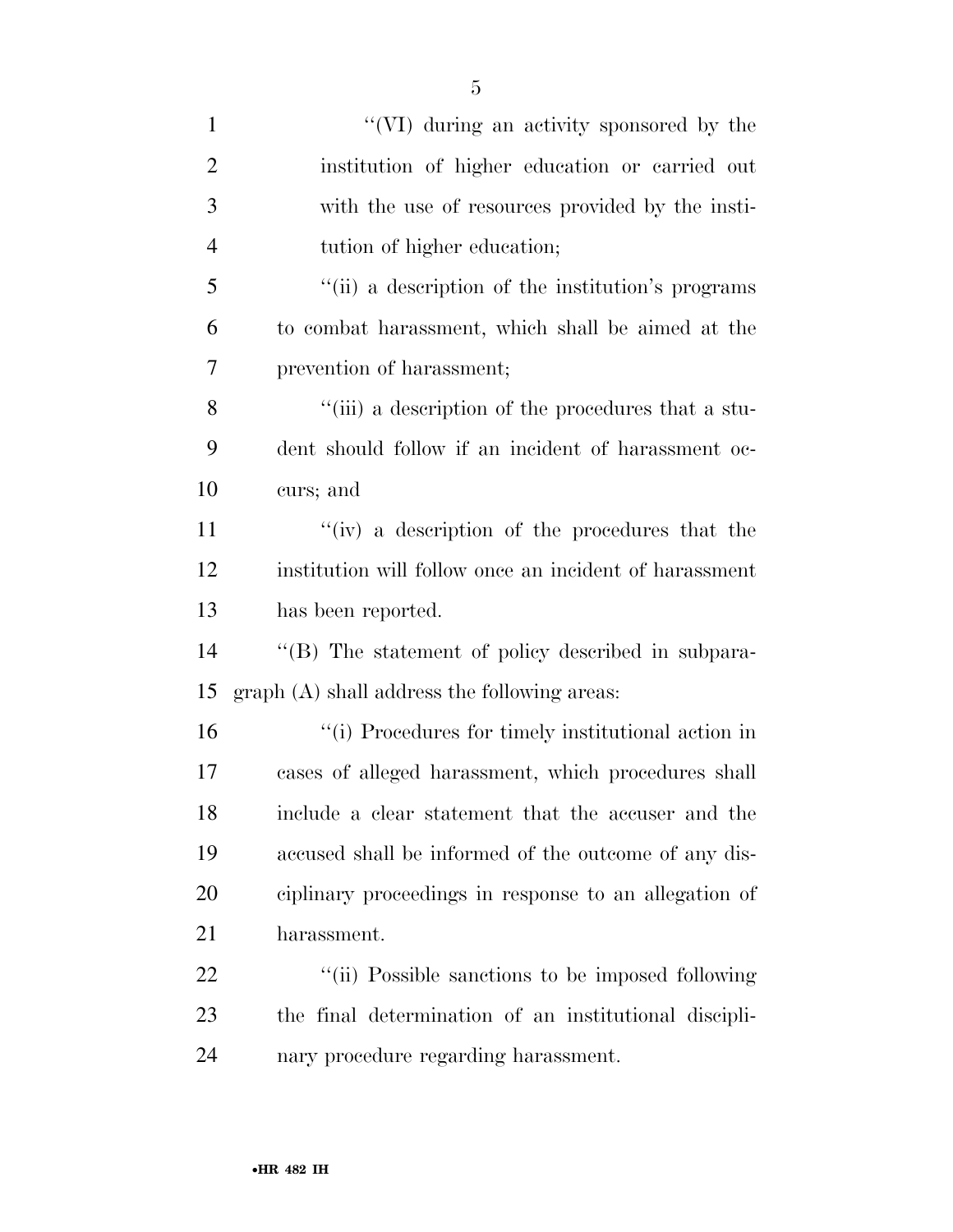| $\mathbf{1}$   | "(iii) Notification of existing counseling, mental             |
|----------------|----------------------------------------------------------------|
| $\overline{2}$ | health, or student services for victims or perpetra-           |
| 3              | tors of harassment, both on campus and in the com-             |
| $\overline{4}$ | munity.                                                        |
| 5              | "(iv) Identification of a designated employee or               |
| 6              | office at the institution that will be responsible for         |
| 7              | receiving and tracking each report of harassment by            |
| 8              | a student, faculty, or staff member.".                         |
| 9              | SEC. 3. ANTI-HARASSMENT COMPETITIVE GRANT PRO-                 |
| 10             | GRAM.                                                          |
| 11             | (a) DEFINITIONS.—In this section:                              |
| 12             | (1) ELIGIBLE ENTITY.—The term "eligible enti-                  |
| 13             | $ty''$ means—                                                  |
| 14             | (A) an institution of higher education, in-                    |
| 15             | cluding an institution of higher education in a                |
| 16             | collaborative partnership with a nonprofit orga-               |
| 17             | nization; or                                                   |
| 18             | (B) a consortium of institutions of higher                     |
| 19             | education located in the same State.                           |
| 20             | (2) HARASSMENT.—The term "harassment"                          |
| 21             | has the meaning given the term in section                      |
| 22             | $485(f)(6)(A)$ of the Higher Education Act of 1965             |
| 23             | $(20 \text{ U.S.C. } 1092(f)(6)(A))$ , as amended by section 2 |
| 24             | of this Act.                                                   |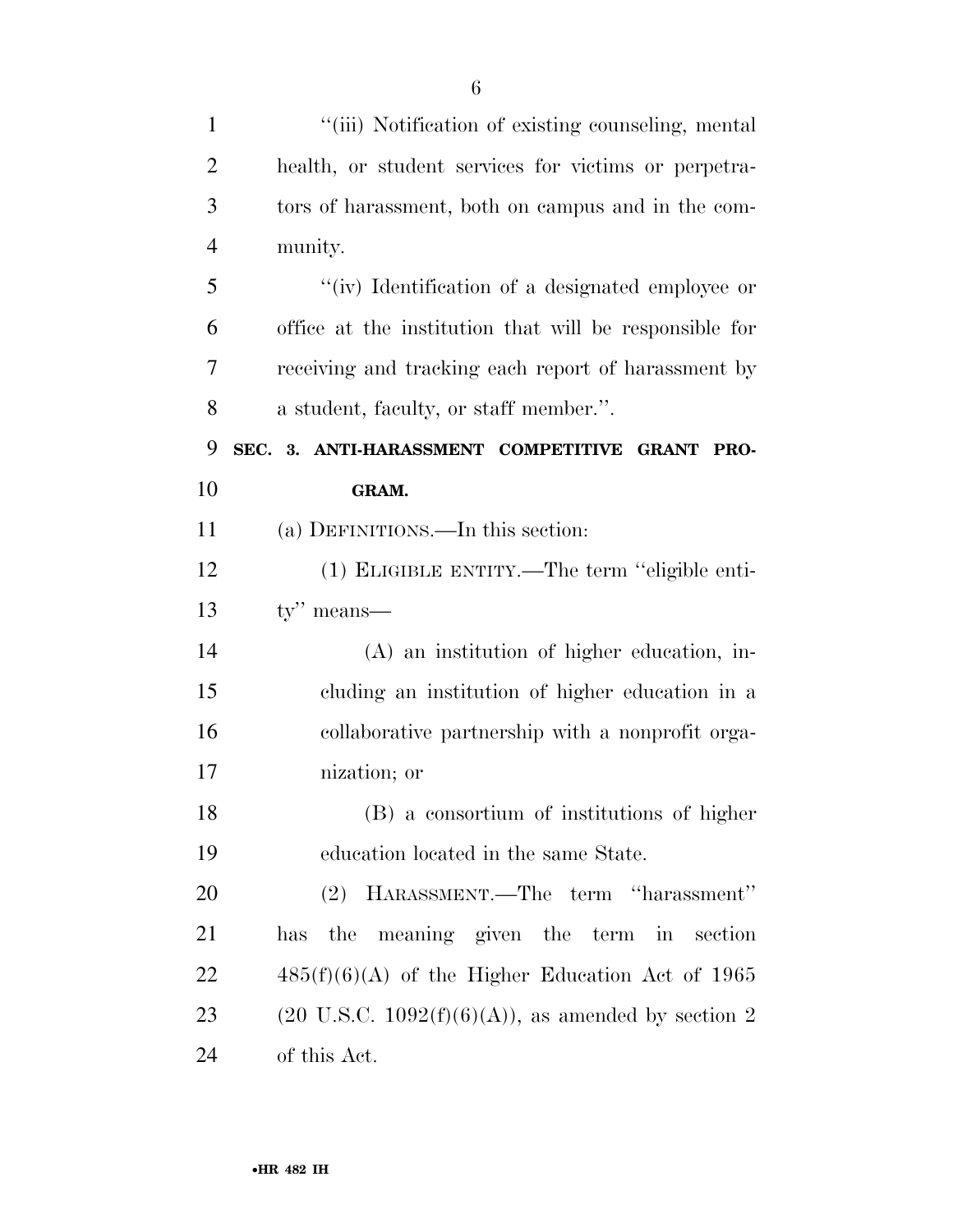(3) SECRETARY.—The term ''Secretary'' means the Secretary of Education.

 (b) PROGRAM AUTHORIZED.—The Secretary is au- thorized to award grants, on a competitive basis, to eligible entities to enable eligible entities to carry out the author-ized activities described in subsection (d).

 (c) AMOUNT OF GRANT AWARDS.—The Secretary shall ensure that each grant awarded under this section is of sufficient amount to enable the grantee to meet the purpose of this section.

 (d) AUTHORIZED ACTIVITIES.—An eligible entity that receives a grant under this section shall use the funds made available through the grant to address one or more of the types of harassment listed in section  $485(f)(6)(A)(v)(II)$  of the Higher Education Act of 1965 16 (20 U.S.C. 1092 $(f)(6)(A)(v)(II)$ ), as amended by section 2 of this Act, by initiating, expanding, or improving pro-grams—

 (1) to prevent the harassment of students at in-stitutions of higher education;

 (2) at institutions of higher education that pro- vide counseling or redress services to students who have suffered such harassment or students who have been accused of subjecting other students to such harassment; or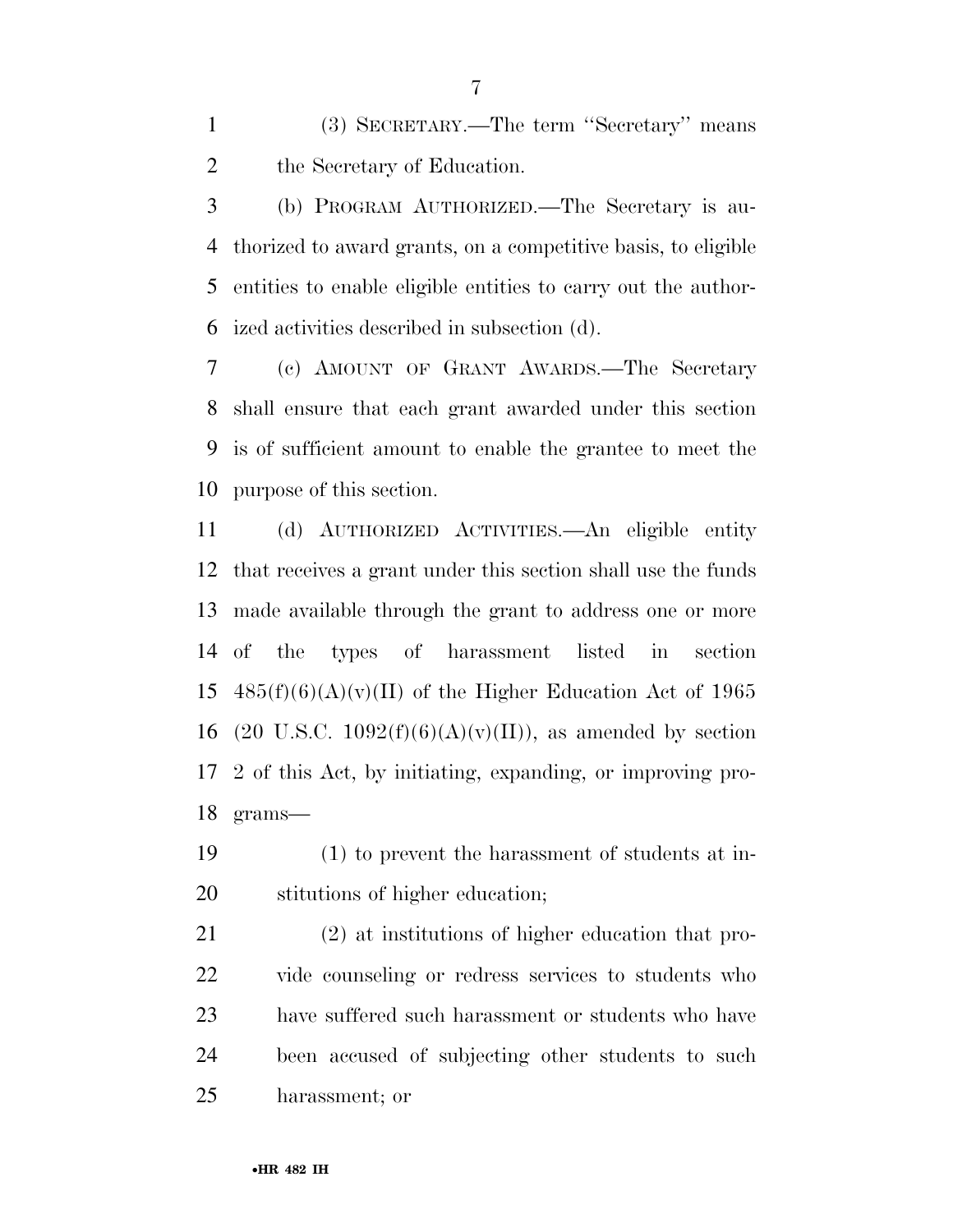(3) that educate or train students, faculty, or staff of institutions of higher education about ways to prevent harassment or ways to address such har-assment if it occurs.

 (e) APPLICATION.—To be eligible to receive a grant under this section, an eligible entity shall submit an appli- cation to the Secretary at such time, in such manner, and containing such information, as the Secretary may re-quire.

 (f) DURATION; RENEWAL.—A grant under this sec- tion shall be awarded for a period of not more than 3 years. The Secretary may renew a grant under this section for one additional period of not more than 2 years.

 (g) AWARD CONSIDERATIONS.—In awarding a grant under this section, the Secretary shall select eligible enti- ties that demonstrate the greatest need for a grant and the greatest potential benefit from receipt of a grant.

(h) REPORT AND EVALUATION.—

 (1) EVALUATION AND REPORT TO THE SEC- RETARY.—Not later than 6 months after the end of the eligible entity's grant period, the eligible entity shall—

 (A) evaluate the effectiveness of the activi-ties carried out with the use of funds awarded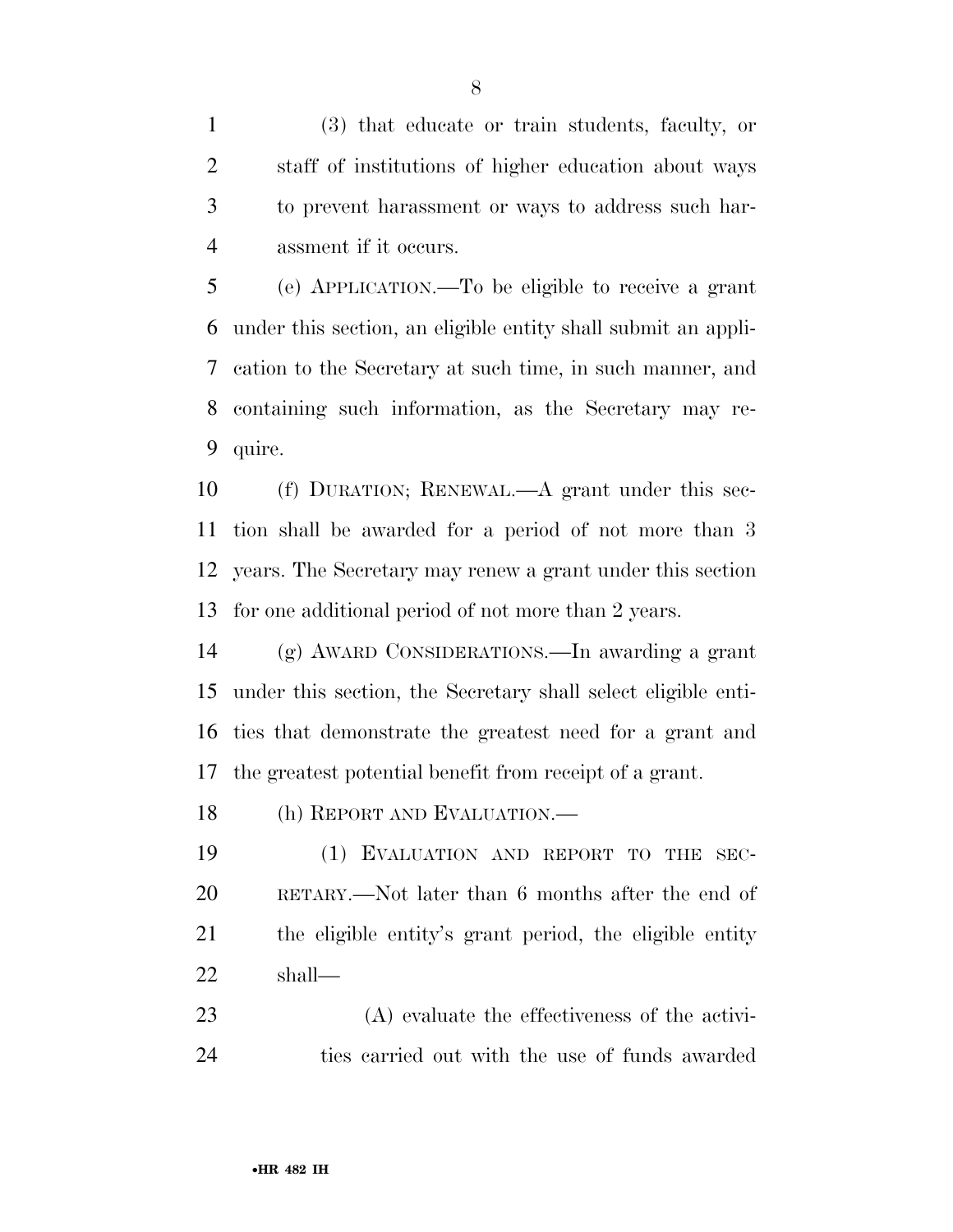| $\mathbf{1}$   | pursuant to this section in decreasing harass-         |
|----------------|--------------------------------------------------------|
| $\overline{2}$ | ment and improving tolerance; and                      |
| 3              | (B) prepare and submit to the Secretary a              |
| $\overline{4}$ | report on the results of the evaluation con-           |
| 5              | ducted by the entity.                                  |
| 6              | (2) EVALUATION AND REPORT TO CONGRESS.-                |
| 7              | Not later than 12 months after the date of receipt     |
| 8              | of the first report submitted pursuant to paragraph    |
| 9              | (1) and annually thereafter, the Secretary shall pro-  |
| 10             | vide to Congress a report that includes the following: |
| 11             | (A) The number and types of eligible enti-             |
| 12             | ties receiving assistance under this section.          |
| 13             | (B) The anti-harassment programs being                 |
| 14             | implemented with assistance under this section         |
| 15             | and the costs of such programs.                        |
| 16             | (C) Any other information determined by                |
| 17             | the Secretary to be useful in evaluating the           |
| 18             | overall effectiveness of the program established       |
| 19             | under this section in decreasing incidents of          |
| 20             | harassment at institutions of higher education.        |
| 21             | (3) BEST PRACTICES REPORT.—The Secretary               |
| 22             | shall use the information provided under paragraph     |
| 23             | (1) to publish a report of best practices for com-     |
| 24             | bating harassment at institutions of higher edu-       |
| 25             | cation. The report shall be made available to all in-  |